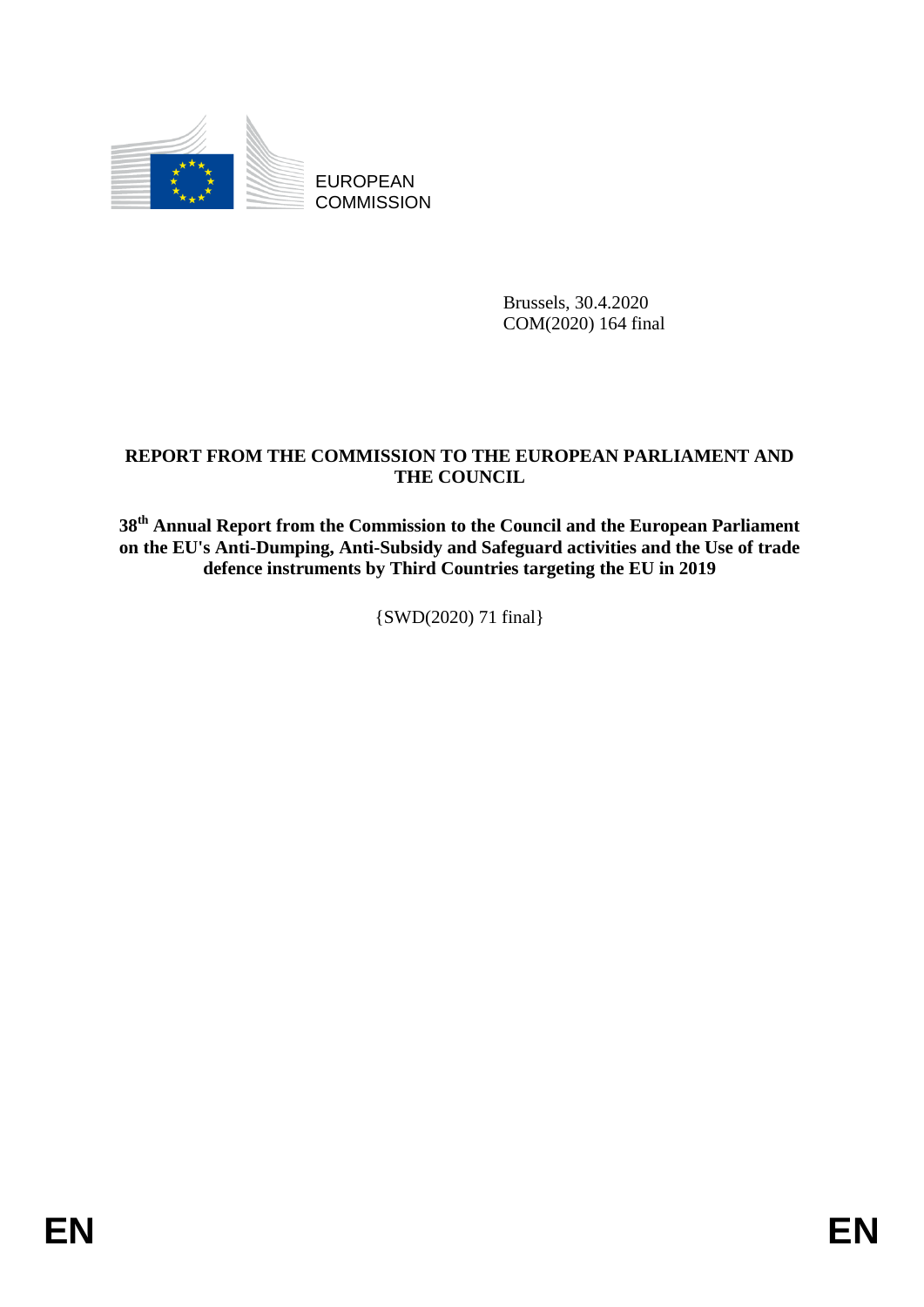#### **EXECUTIVE SUMMARY**

This  $38<sup>th</sup>$  Report gives key information on the EU's anti-dumping (AD), anti-subsidy (AS) and safeguard activities, as well as the trade defence activity of third countries against the EU in 2019.

Casework was particularly important in 2019 with the initiation of 16 cases (compared to 10 in 2018), the imposition of measures in 12 new cases (compared to 6 in 2018), the nonimposition of measures in 5 new cases, and with an equally intensive activity in reviewing existing measures, with notably the conclusion of 18 expiry reviews (compared to 7 in 2018). The Commission also continued to firmly act against third country measures targeting EU exports. Such measures stood again at a high level (175), a trend expected to be maintained in the future, due to numerous foreign cases initiated in 2019.

The Commission has also increased its efforts to enforce measures, notably by initiating four anti-circumvention cases, among which the most resource-intensive investigation of such kind to date on tableware and kitchenware from China, concluded with an extension of duty to 30 companies. In relation to strengthened enforcement of modernised trade defence rules, specific provisions have also been laid down in 2019 to extend the possibility of application of trade defence measures to the EU continental shelf.

Since firmer enforcement goes on par with more effectiveness, this report also contains key figures illustrating the effects of the measures imposed recently.<sup>1</sup> The figures demonstrate the effectiveness of trade defence measures in restoring a level playing field in the EU market. Indeed, on average, the imposition of AD and AS duties brought unfair injurious imports down by 80% (within a range of 57% – 99%). At the same time, AD and AS duties also contributed to broaden the sources of supply that EU importers and users need, in the form of increased fair imports from other countries, in addition to the EU's own production. Finally, it has to be noted that measures imposed in 2019 contributed to an increase of the number of jobs benefitting from TDI measures by 23,000, bringing the total number of direct EU jobs protected by TDI to 343,000.

 $\mathbf{1}$ 

<sup>1</sup> Concerns the imposition of new measures in 2017 and 2018. Reliable data for 2019 were not available at the time of finalisation of this Report.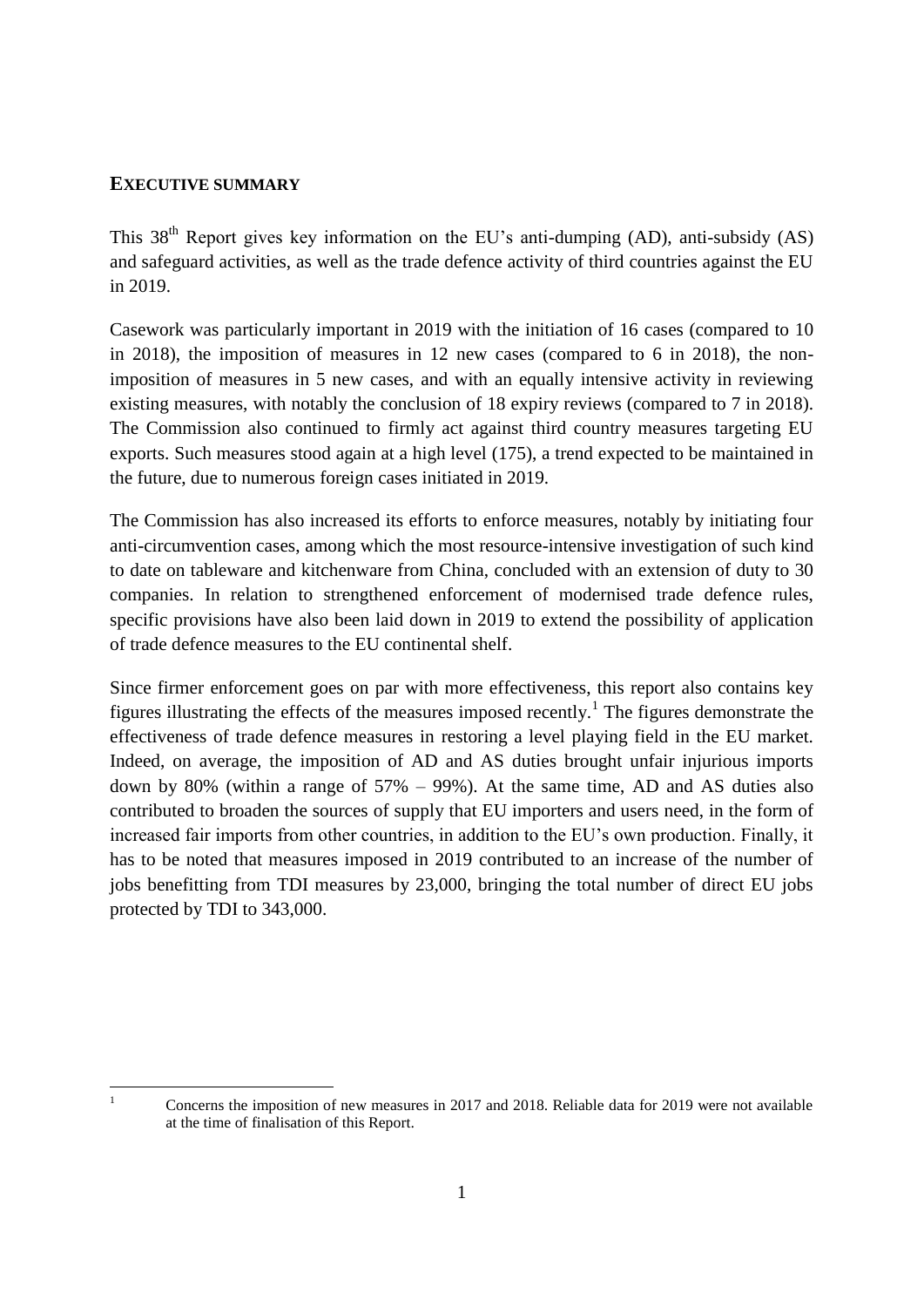# **I. TRADE DEFENCE INSTRUMENTS (TDI) APPLICATION IN 2019<sup>2</sup>**

# **I.1 Investigative activity**

## **I.1.1 General overview**

At the end of 2019, the EU had **140** trade defence measures in force: **94** definitive AD measures (which were extended in 27 cases), **15** countervailing measures (extended in one case) and 3 safeguard measures.<sup>3</sup> This constitutes an increase of 7 measures as compared to 2018.

Investigative work further increased compared to the already significant workload of 2018. The work consisted of many new investigations under the new sets of TDI rules, as well as of an even larger number of review investigations handled. At the end of 2019, **43** investigations were ongoing, as well as **2** refund investigations, covering 66 individual refund requests by importers.

This Report is accompanied by a Commission Staff Working Document (SWD), providing more detailed information and statistics on the annual activity.<sup>4</sup> The SWD includes annexes relevant for certain sections below, as indicated.

## **I.1.2 AD and AS investigations** (see Annexes A through I)

In 2019, the Commission initiated as many as **16** new investigations (of which 11 antidumping, and 5 anti-subsidy proceedings). At the same time, it imposed provisional duties in **5** proceedings, while **7** cases were concluded with the imposition of definitive duties (of which **3** constituted countervailing measures). Five investigations were concluded without measures.<sup>5</sup>

Review investigations continued to represent a considerable part of the casework. In 2019, the Commission initiated **8** expiry reviews. In terms of re-imposition of measures, as many as **16**  expiry reviews were concluded with a confirmation of the duty, whereas **2** such reviews were

 $\overline{2}$ <sup>2</sup> This part of the Report has been prepared pursuant to the updated provisions of Article 23 of the Basic Anti-Dumping Regulation (OJ L 176, 30.6.2016, p.21), of Article 34 of the Basic Anti-Subsidy Regulation (OJ L 176, 30.6.2016, p.55) and of Article 23 of the Basic Safeguards Regulation (OJ L 83, 27.3.2015, p.16).

<sup>&</sup>lt;sup>3</sup> The measures are counted per product and country concerned. Measures have been extended in the framework of the Commission's enforcement activities, as a result of anti-circumvention investigations. 4 All documents are available at:

[http://ec.europa.eu/trade/issues/respectrules/anti\\_dumping/legis/index\\_en.htm](http://ec.europa.eu/trade/issues/respectrules/anti_dumping/legis/index_en.htm)

<sup>&</sup>lt;sup>5</sup><br>Numbers of initiations and conclusions will not add up because a case initiated in any given year is not necessarily concluded in the same year.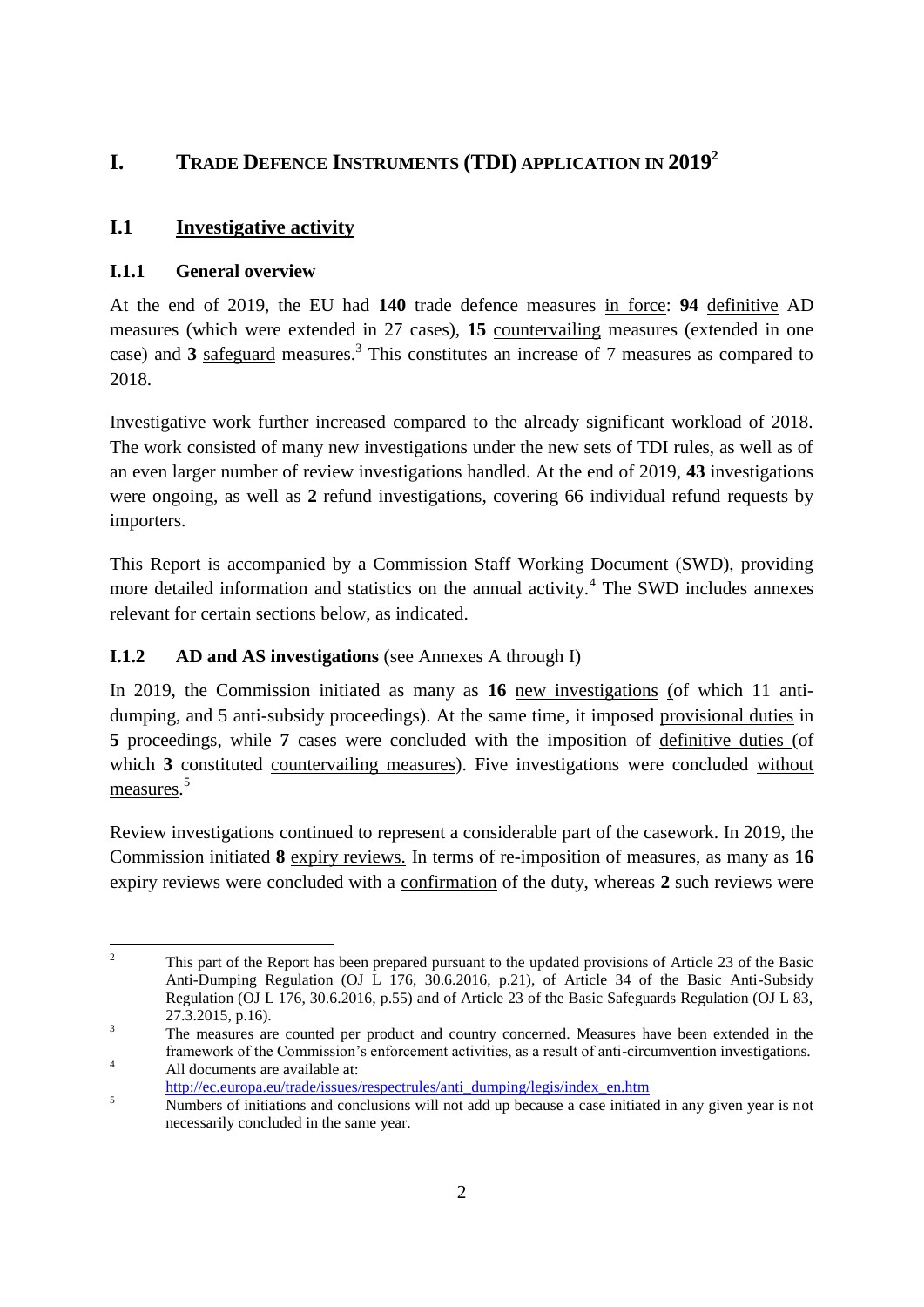concluded by the termination of measures. **One** anti-dumping measure expired automatically after five years.

In 2019, the Commission initiated **2** interim reviews, both on countervailing measures and terminated **1** such review without amending the measures.

Finally, **7** reinvestigations (called also re-openings), which usually concern the implementation of court rulings, were initiated in 2019. Overall, the Commission concluded **22** reviews in 2019.

## **I.1.3 Safeguard investigations** (see Annex L)

On 2 February 2019, the EU imposed an *erga omnes* definitive safeguard duty on *certain steel products*<sup>6</sup> and carried out a review of the latter, which resulted in the modification of the measures on 1 October 2019<sup>7</sup>

The Commission also concluded two bilateral safeguard investigations on imports of *Indica rice from Cambodia and Myanmar*, under the Generalised Scheme of Preferences (GSP): on 16 January 2019, the Commission re-established the Common Customs Tariff rate of 175 EUR/tonne, with a progressive liberalisation to 125 EUR/tonne over three years.<sup>8</sup>

No new safeguard investigation was initiated in 2019.

## **I.1.4 Verification activities**

In the course of its investigations, the Commission carries out visits to examine the records of companies or associations with the aim to verify the information provided during the proceedings. During 2019, EU TDI services carried out 137 such visits, which amounted to 1948 man-days of verification work.

# **I.2 Enforcement of measures**(see Annexes J, K, M, Q)

It is paramount to ensure the effective enforcement of trade defence measures in force, so that economic operators do not evade measures through duty absorption or circumvention. In 2019, the Commission initiated **4** anti-circumvention reviews, which were still all ongoing at the end of the year. In addition, **1** anti-absorption investigation was initiated (still ongoing at the end of 2019) and another was terminated without increase of duty.

Monitoring of undertakings forms part of the enforcement activities. At the beginning of 2019, there were 3 undertakings in force. The Commission accepted **8** new undertakings, which brought the number of undertakings in force at the end of 2019 to 11.

 $\overline{6}$  $^{6}$  OJ L 31, 1.2.2019, p.27

 $\frac{7}{8}$  OJ L 248, 27.9.2019, p.28

OJ L 15, 17.1.2019, p.5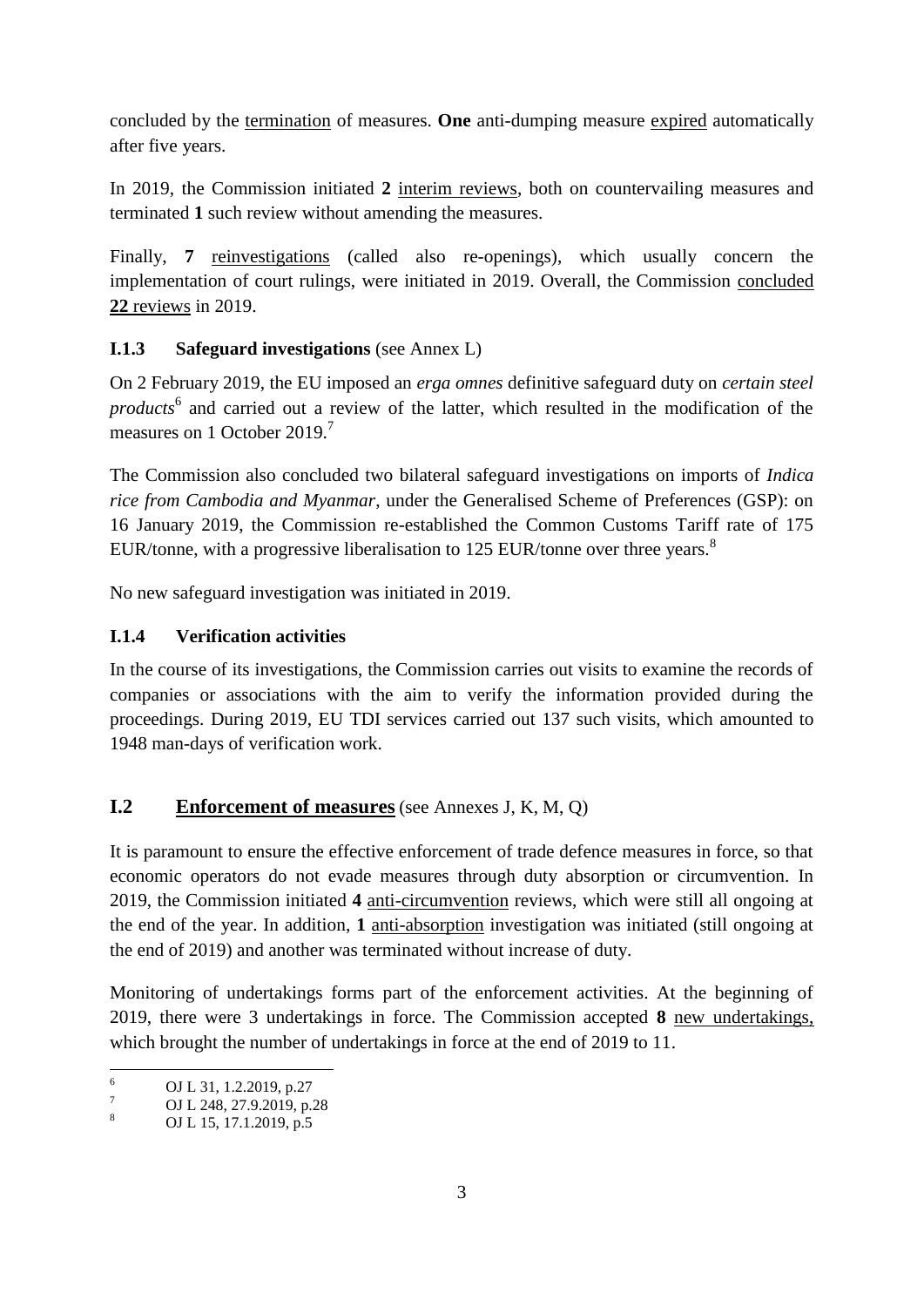### **I.3 Small and Medium-sized Enterprises (SMEs)**

During 2019, in the spirit of the recent modernisation of TDI, the Commission maintained its focus on supporting SMEs, by providing assistance and guidance to SMEs who were involved in TDI investigations. Notably, the Commission supported SMEs by facilitating their cooperation in investigations: it limited information requirements as far as possible through less burdensome questionnaires and aligned investigation periods with the SME financial year where feasible. The Commission also initiated an investigation where the EU industry consists mainly in SMEs: the AD investigation on imports of *Pins and staples from the People's Republic of China (*hereinafter *China)*.

The Commission also acted vigorously against certain practices by Chinese exporters to circumvent the EU measures on *Ceramic tableware and kitchenware* (see Section II). This ensured the continued effectiveness of these measures for the benefit of EU ceramics producers and their employees – many of this sector's firms are SMEs.

Finally, the Commission provided specific technical assistance to SMEs in a number of Member States, including Austria and Spain, to increase their awareness of TDI.

### **I.4 Social and environmental standards**

When the Commission applies the new methodology of **normal value calculation**, it must choose an appropriate representative country to construct a non-distorted normal value of a product. The Commission uses price data from such a country, combined with input consumption data in the exporting country. According to Article 2(6a)(a) first indent *in fine*, when there is more than one such country with suitable and available data, the Commission should base its choice on an assessment of the adequate level of social and environmental protection in the countries at stake.<sup>9</sup>

In 2019, such analysis was required in the expiry review of measures concerning *Organic coated steel products originating in China*. In that proceeding, the Commission found two suitable countries, which could be considered as representative in order to construct the normal value: Malaysia and Mexico. The Commission therefore assessed their level of social and environmental protection to choose the preferable one. The Commission found that Malaysia had not ratified three out of the eight fundamental International Labour Organisation (ILO) conventions.<sup>10</sup> Furthermore, the Commission found that Malaysia had not ratified one of the major environmental agreements - the Stockholm Convention on Persistent Organic Pollutants. With regard to Mexico, the Commission established that the country had ratified almost all fundamental ILO conventions, except for one. In addition, Mexico had ratified all major environmental agreements. Consequently, the Commission chose Mexico as an appropriate representative country in the said expiry review.

 $\overline{Q}$ <sup>9</sup> This rule applies in new investigations and expiry reviews initiated after 20 December 2017.

See Annex Ia of the basic AD Regulation.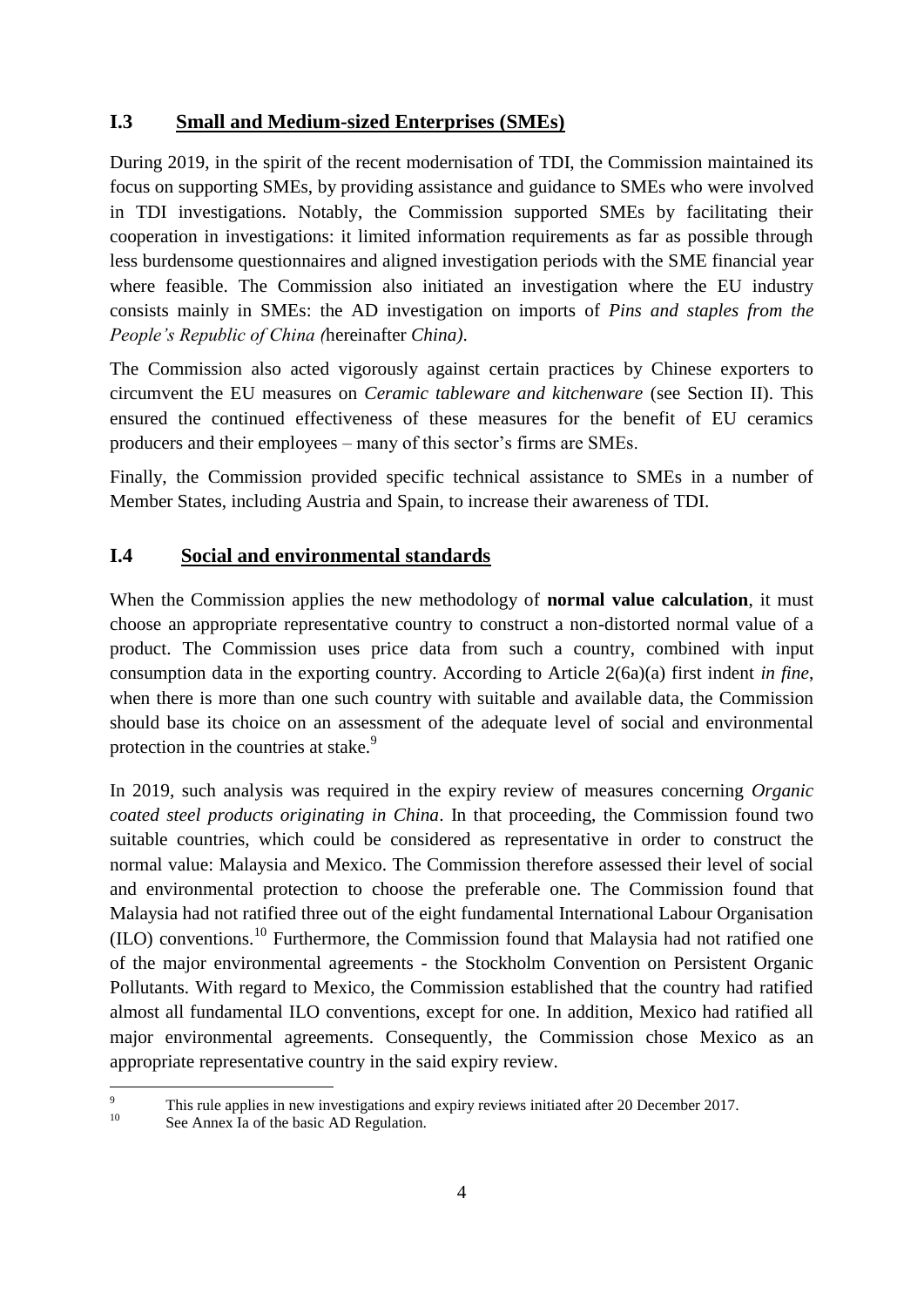In the remaining investigations that were concluded in 2019, the Commission each time chose a representative country without the need to further resort to an analysis of the level of social and environmental protection, as suitable data was available for only one country.<sup>11</sup>

Multilateral environmental agreements (and their protocols), as well as the core ILO conventions also play a role when establishing the **injury margin**. Since the entry into force of modernized TDI rules, pursuant to Article 7(2d) of the basic AD regulation, when the Commission calculates the non-injurious target price of a product, it also reflects the actual or future costs of production of EU companies, which result or would result from the application of such agreements and conventions.<sup>12</sup>

Among the cases concluded in 2019, the Commission proceeded to calculating the said additional costs in the investigation concerning *Urea and Ammonium Nitrate (UAN) originating in Russia, Trinidad and Tobago and the United States (US)*. The Commission decided to increase the target price of UAN by 3.7% in order to reflect additional costs resulting from the future compliance of EU producers with the EU Emissions Trading System (ETS). The ETS constitutes one of the instruments by which the EU aims at achieving the goals of the Paris Agreement - a relevant Multilateral Environmental Agreement to which the EU is party. The UAN production chain, which is emissions-intensive, is subject to the ETS in the EU. The 3.7% figure was based on the cost of average estimated ETS allowances to be procured by producers during the life of the measures.

In the remaining cases concluded in 2019, the interested parties did not make any claims concerning current or future costs pursuant to Article 7(2d). Therefore, the Commission did not investigate whether such additional costs should be added to the target price.

## **I.5 Judicial review by EU Courts** (Annex S)

In 2019, the General Court (GC) and the Court of Justice (CJ) rendered 31 judgments and orders in the TDI area: the GC handed down 14 rulings and the CJ decided on 8 appeals, 5 cases on taxation of costs and rendered 4 preliminary rulings. The most interesting judgments are described in the SWD.

Twenty-four new cases were lodged in 2019 in relation to TDI.

# **I.6 Third country activities targeting the EU**

 $11$ <sup>11</sup> A single representative country was chosen each time because: it represented a level of economic development similar to China; the product under review/investigation was produced in that country; and relevant public data on costs of production and sale was available in that country.

<sup>&</sup>lt;sup>12</sup> This comes on top of the usual elements of the target price, i.e. actual full cost of production and a reasonable profit.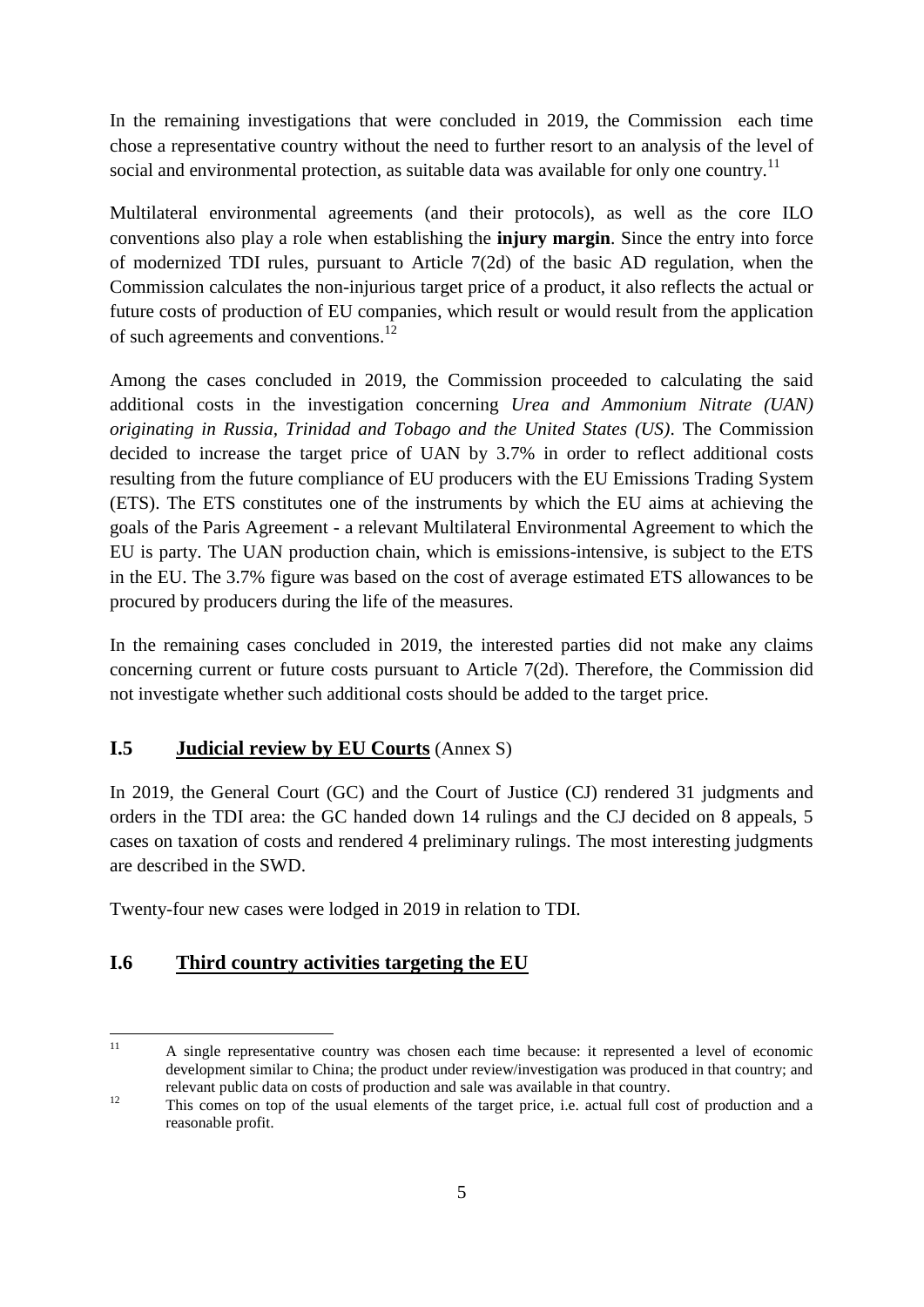The Commission not only protects EU industry against unfair injurious imports, but also acts vigorously **against TDI measures taken by our trading partners**, whenever it considers that such measures do not meet the exacting legal requirements. Such action is essential today as some of the major trading nations put frequently the WTO legal order into question. Unwarranted protective actions restrict market access and hence opportunities for creating jobs and growth for EU exporters. Therefore, avoiding unjustified foreign trade defence measures becomes even more important.

Trade defence activity around the globe remained intense in 2019. The Commission services continued to intervene regularly in the vast majority of foreign investigations targeting EU exports. These interventions consisted inter alia in written submissions and participation in hearings at technical level. Where necessary, the Commission also intervened with third country authorities at higher political level.

While the Commission intervenes in most cases that target the EU, it especially focuses on systemic issues and cases which would considerably affect the EU industry. With its actions, the Commission aims at ensuring a correct application of WTO rules, thereby preventing the abusive use of foreign TDI. Such persistent interventions, focusing on WTO inconsistencies and systemic flaws, prevented many unwarranted measures.

For example, the Commission persuasively intervened in the third AD expiry review conducted by Brazil on imports of milk powder from the EU. These actions led to the discontinuation of measures, opening a market foreclosed for EU exporters since 2001. The export value before imposition of measures amounted to  $\epsilon$  45 million.

The Commission, together with the industry and Member States, also successfully intervened to remove remaining AD duties on Italian exports of canned tomatoes to Australia, some of them in place since 2014, and affecting EU yearly exports of  $\epsilon$  22 million. Since the initiation of the first investigation, the Commission devoted considerable efforts to remove these duties, notably because of the questionable methodology applied by the Australian authorities and their systemic risk for imports of EU processed agricultural goods. Ultimately, Australia decided to terminate these duties.

More examples of successful Commission interventions are described in the annexed SWD.

Despite its interventions, the Commission did not always prevail and some unwarranted measures were nevertheless imposed. In cases with an important economic and/or systemic interest, the Commission resorted to **WTO dispute settlement procedures** in order to obtain the removal of unjustified measures. Such was the case for AD duties imposed by Colombia on frozen fries from Belgium, Germany and the Netherlands, as well as the AS and AD duties imposed by the US on imports of Spanish ripe olives (see the SWD for details). These two procedures are still ongoing.

Where necessary, the Commission may also have recourse to the **bilateral dispute settlement** provided for in trade agreements, in cases where partners do not respect their obligations under such agreements. In this context, in 2019, the Commission continued to hold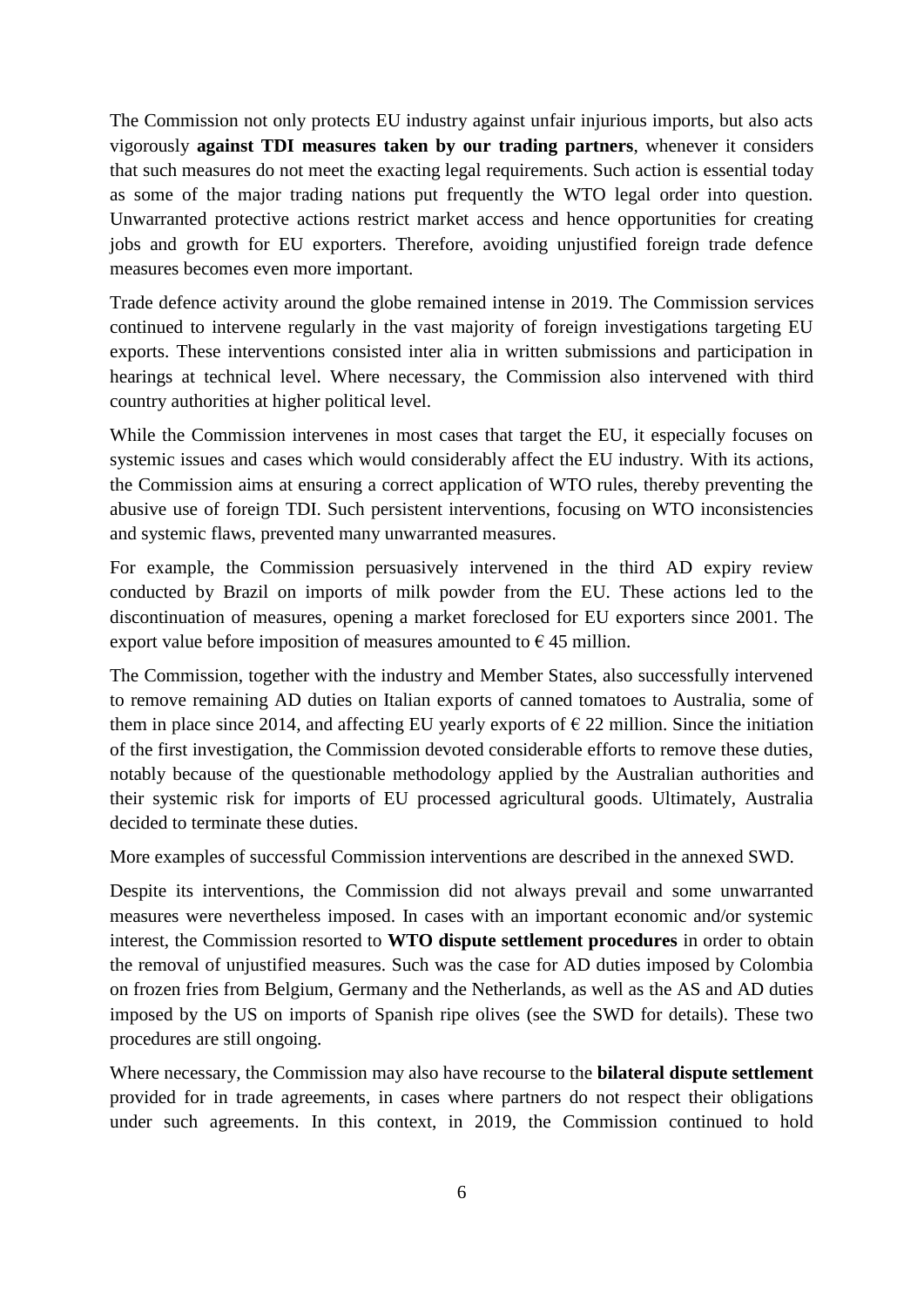consultations with South Africa regarding the bilateral safeguards in force on imports of frozen chicken from the EU, which the Commission considers as illegal. As no mutually acceptable solution was found, the Commission intends to pursue the bilateral dispute settlement procedure.

### *Foreign TDI activity in numbers*

Total TDI measures in force affecting EU exports amounted to 175 at the end of 2019 (174 in 2018). The overall high number of measures against the EU is expected to be maintained over the next years, also given the high number of new investigations in 2019 (37 – as in 2018), which may again lead to the imposition of many measures in 2020.

The number of foreign safeguard measures remained high in 2019 with 37 measures in place at the end of 2019 (two more than in 2018), while AD remains the most used instrument globally, with 132 measures in force out of the  $175<sup>13</sup>$ 

The US again accounted for the largest part of measures against EU exports, with 36 measures in force (33 in 2018). Compared to 2016, this represents an increase of 71%, which is mainly due to many new measures imposed, in particular in the steel sector. US actions also fuelled the global increase of measures since also countries such as Canada, Egypt, Morocco or the Eurasian Economic Union (EAEU) imposed or prolonged existing measures on certain steel products, most probably as a response to the US Section 232 measures on steel.

China is the second biggest user of TDI targeting the EU with 20 measures in force (18 in 2018), followed by India (18 measures, against 21 in 2018).

In terms of new investigations in 2019, India initiated 7, Indonesia and Madagascar 4 each, Ukraine 3, and the EAEU, Morocco and Philippines 2 new investigations each. Next to regular users of TDI, such as India, the appearance of new users is one of the factors that has contributed to the overall high level of new investigations.

As to the 25 new measures imposed in 2019, the US leads with 4 new measures, followed by Australia and Morocco (3 new measures), and the Gulf Cooperation Council (2 new measures). China imposed 1 new measure in 2019 against the EU.

When looking at sectors, steel products were subject to the highest share of measures in force targeting the EU in 2019 (72 out of 175). Chemical products too continued to be affected by a high number of measures (42). Regarding new investigations initiated, steel was again the sector most targeted, with 9 initiations out of 37, followed by chemicals (8 new cases) and the agricultural sector (7 cases).

# **I.7 Activities in the framework of the WTO**

 $13$ It should be recalled that unlike AS and AD measures, safeguards are generally applied on a nonselective (i.e. "most-favoured-nation") basis.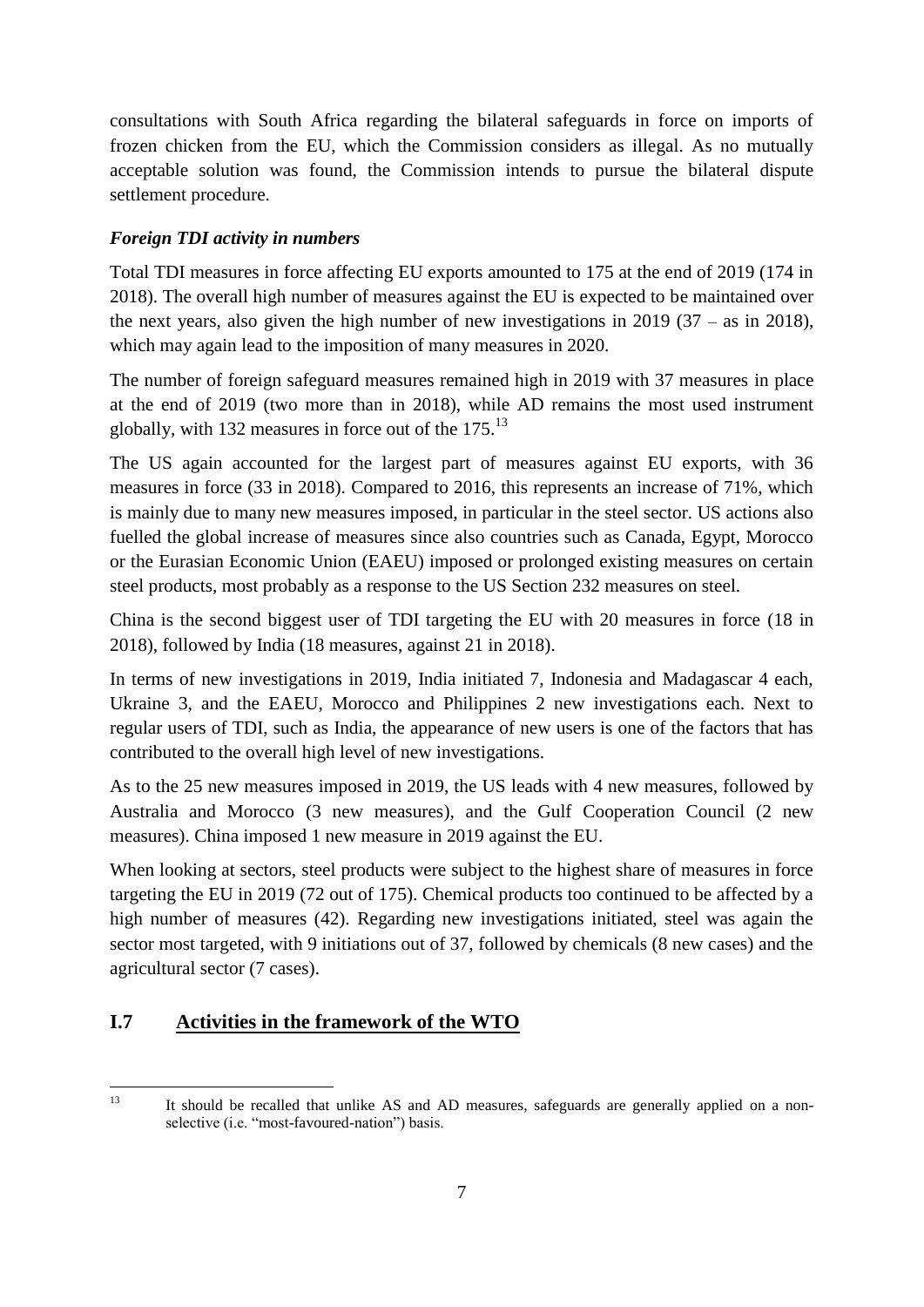The Commission multiplied efforts in pushing the subsidies-related agenda in the WTO. The aim is to adapt the multilateral subsidy disciplines so that they are better suited for the challenges of the current trading environment. In the course of 2019, intensive negotiations on fisheries subsidies continued in Geneva. The EU continued to position itself as a leading proponent in these negotiations by submitting concrete textual proposals in both main areas of the talks: a prohibition of subsidies to illegal, unreported and unregulated (IUU) fishing and of subsidies contributing to overcapacity and overfishing. While no outcome was achieved in 2019, the EU and other WTO Members strive for an ambitious and comprehensive result to be reached at the 12<sup>th</sup> WTO Ministerial Conference in Nur-Sultan in June 2020.

In April and November 2019, the Commission actively participated in the work of the WTO committees on Subsidies and Countervailing Measures (SCM), on Anti-dumping and on Safeguards, as well as the Informal Group on Anti-Circumvention and the Anti-dumping Working Group on Implementation (WGI).

In the AD Committee, the EU continued to defend the changes to the EU's TDI legislation of 2017 and 2018. The Commission also raised certain cases by third countries, which it considers not in compliance with the third countries' WTO obligations and which negatively affect EU exporters (e.g. Colombia's investigation concerning frozen fries). The EU also responded to questions and provided clarifications about some of its investigations.

In the WGI, the EU engaged in discussions on a number of technical issues, for example in relation to the determination of the causal link or to the analysis of threat of injury.

In the regular meetings of the SCM Committee, discussions continued on how subsidies contributed to excess capacity in various sectors. In this context, in April, the US and EU cohosted a presentation of the OECD Report on distortions in the aluminium value chain.<sup>14</sup> At the November meeting, the Committee further discussed the issue of overcapacity alongside a presentation on the work of the Global Forum on Steel Excess Capacity. Discussions also took place on ways to improve transparency on subsidies by WTO members, with the EU reiterating the importance of abiding by the subsidy notification obligations of the WTO.

Reviews of the 2017 subsidies notification continued in April at the special meeting of the SCM Committee. At the start of July 2019, the EU submitted its new and complete notification to the WTO covering subsidies granted in 2017 and 2018. This exercise is done every second year and covers the subsidies granted at both EU level and by the individual Member States. Reviews of the 2019 subsidies notifications commenced at the November special meeting of the SCM Committee and will continue into 2020.

In the Committee on Safeguards, the EU raised a number of concerns relating to other Members' safeguard investigations (e.g. Philippines – Ceramic floor and wall tiles, Turkey – Yarn of nylon and other polyamides, Ukraine – Nitrogen fertilizers, Polyurethane foams). The

 $14$ <sup>14</sup> OECD (2019), *Measuring distortions in international markets: the aluminium value chain*, OECD Trade Policy Papers, No. 218, OECD Publishing, Paris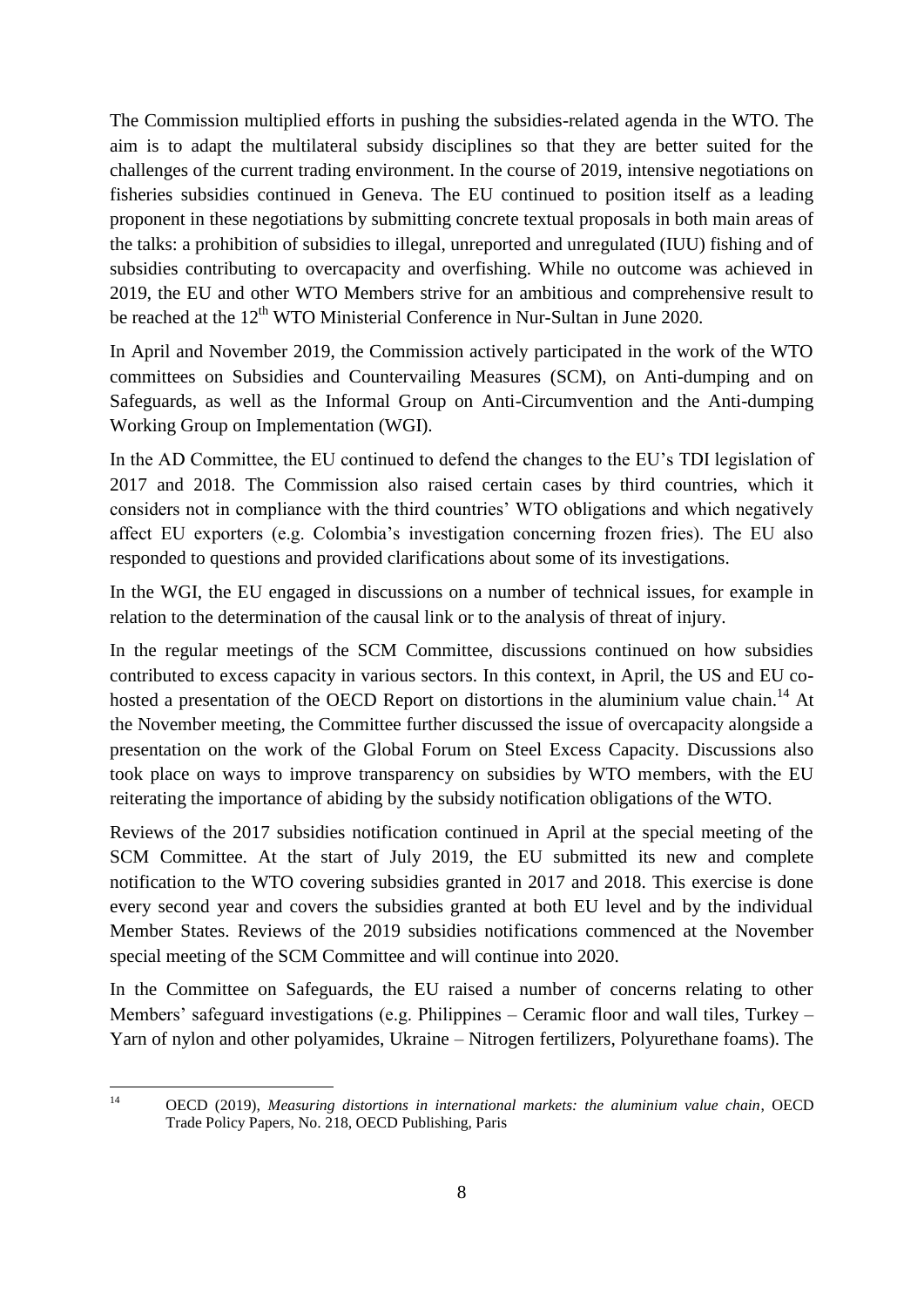EU also responded to questions by other Members concerning the safeguard measures on certain steel products, notably the results of the recent review of these measures.

## **I.8 Activities of the Hearing Officer**

Since 2018, as a result of the TDI legislative reforms, the Hearing Officer's role is firmly embedded in the basic AD and AS Regulations. The Hearing Officer was asked to contribute to the procedures to be applied in the modernisation implementation, in order to increase transparency and guarantee the procedural rights of the parties under the new rules. As a follow-up, the Terms of Reference (TOR) of the Hearing Officer were modernised and adopted by the President of the Commission in 2019. They provide for clearer explanations to interested parties on the role and powers of the Hearing Officer, in light of the new realities. The Hearing Officer was further called upon to intervene in other areas beyond the "classical" domains of AD and AS investigations, domains that are also covered by the TOR. This concerned a safeguard investigation, and proceedings related to the application of the GSP.

In 2019, the Hearing Officer received 19 intervention requests and held eight hearings. On one occasion, she extended the deadline for comments. In a number of cases, the request for an intervention was submitted by parties simultaneously with a request for a hearing with the Commission services responsible for the investigation. The Hearing Officer maintained that the interested parties should first address their concerns to the Commission services and only when a solution could not be reached, the Hearing Officer would intervene. This approach enabled the interested parties to find a solution directly with the investigation teams in most of the cases.

In 2019, the number of investigations that led to intervention requests was relatively low, similarly to 2018. The interested parties mostly challenged the determinations, facts and conclusions of the investigations. In all cases, where warranted, an agreement with the services to provide clarifications or additional disclosures was reached.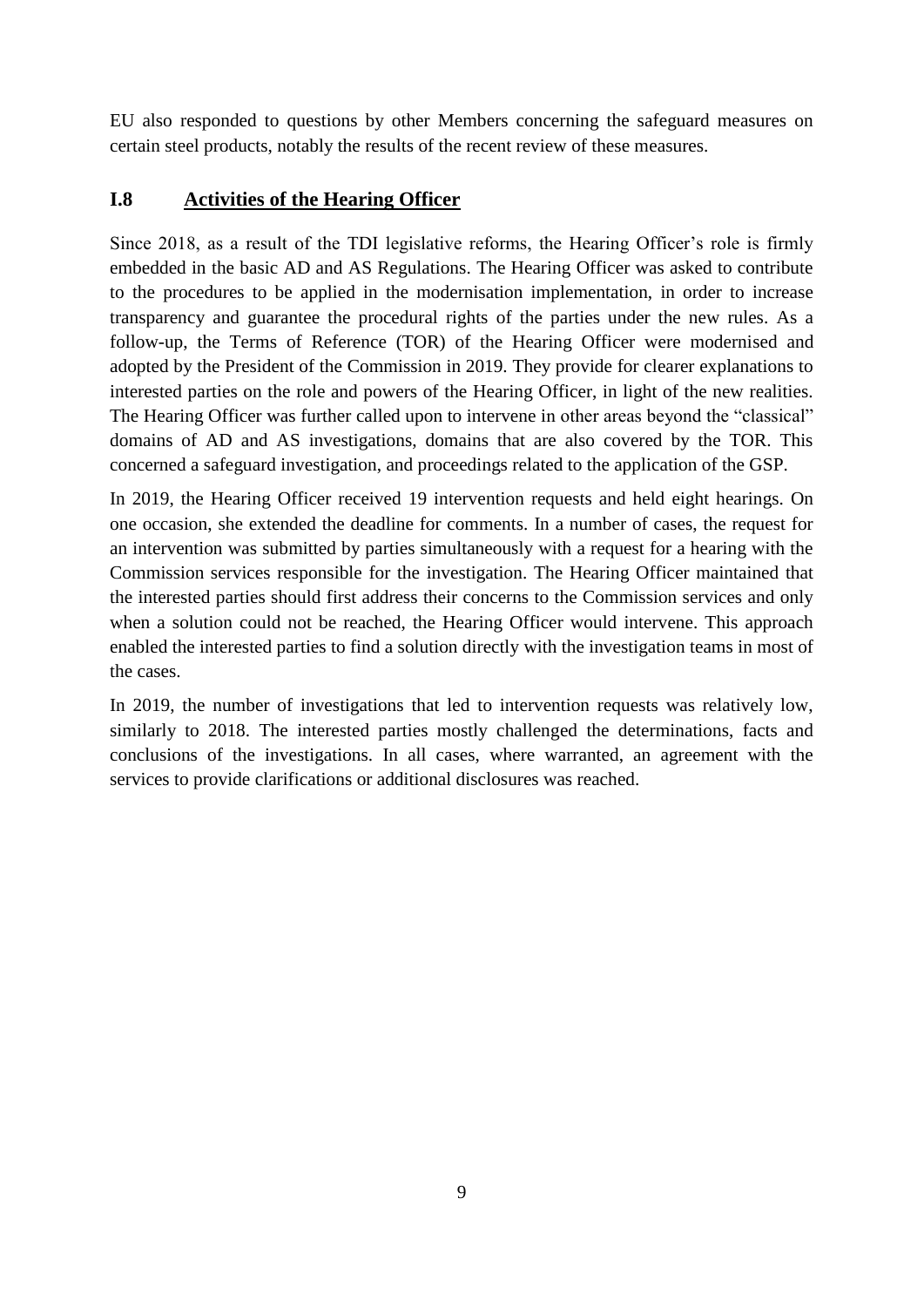## **II. FIRMER ENFORCEMENT OF MEASURES**

## **II.1 Anti-circumvention activities**

Circumvention takes place when exporting producers in third countries engage in specific activities for the sole purpose of avoiding paying anti-dumping or countervailing duties. Such practices include, e.g. shipping the product through a country not subject to duties to mask its real origin (transhipment), slightly modifying the product so that it does not attract duties (slight modification), or exporting through an exporting producer with lower individual rates of anti-dumping or countervailing duties (company channelling).

The circumvention of AD and AS measures is not acceptable. It undermines the Union industry's right to get relief from unfair trading practices and thus endangers jobs and growth in the Union.

The proper enforcement of AD and AS measures has always been high on the Commission's agenda. The Commission has a proven accomplishment record in forceful action against the circumvention of measures. Indeed, out of the 140 measures in force on 31 December 2019, 28 were anti-circumvention measures.

In 2019, the Commission took its fight against circumvention to higher levels by stepping up ex officio anti-circumvention investigations and by strengthening the operative parts of regulations imposing TDI measures, in order to reduce the risk of abuse.

## *Ex officio anti-circumvention investigations*

Whenever the Commission had sufficient information at its disposal that circumvention was taking place, it opened on its own initiative (and without having received an industry complaint) an investigation into the matter (*ex officio* investigation). The Commission was able to collect enough evidence to open the cases on its own initiative because of its monitoring activities.

In 2019, the Commission opened four *ex officio* anti-circumvention investigations. This is unprecedented. The four cases concern:

- company channelling practices concerning the imports of ceramic tableware and kitchenware from China ("tableware case");
- company channelling practices concerning the imports of peroxosulphates from China (currently ongoing);
- slight modification practices concerning the imports of corrosion resistant steel from China (currently ongoing);
- transhipment practices via Laos, India and Thailand concerning the imports of tungsten electrodes from China (currently ongoing).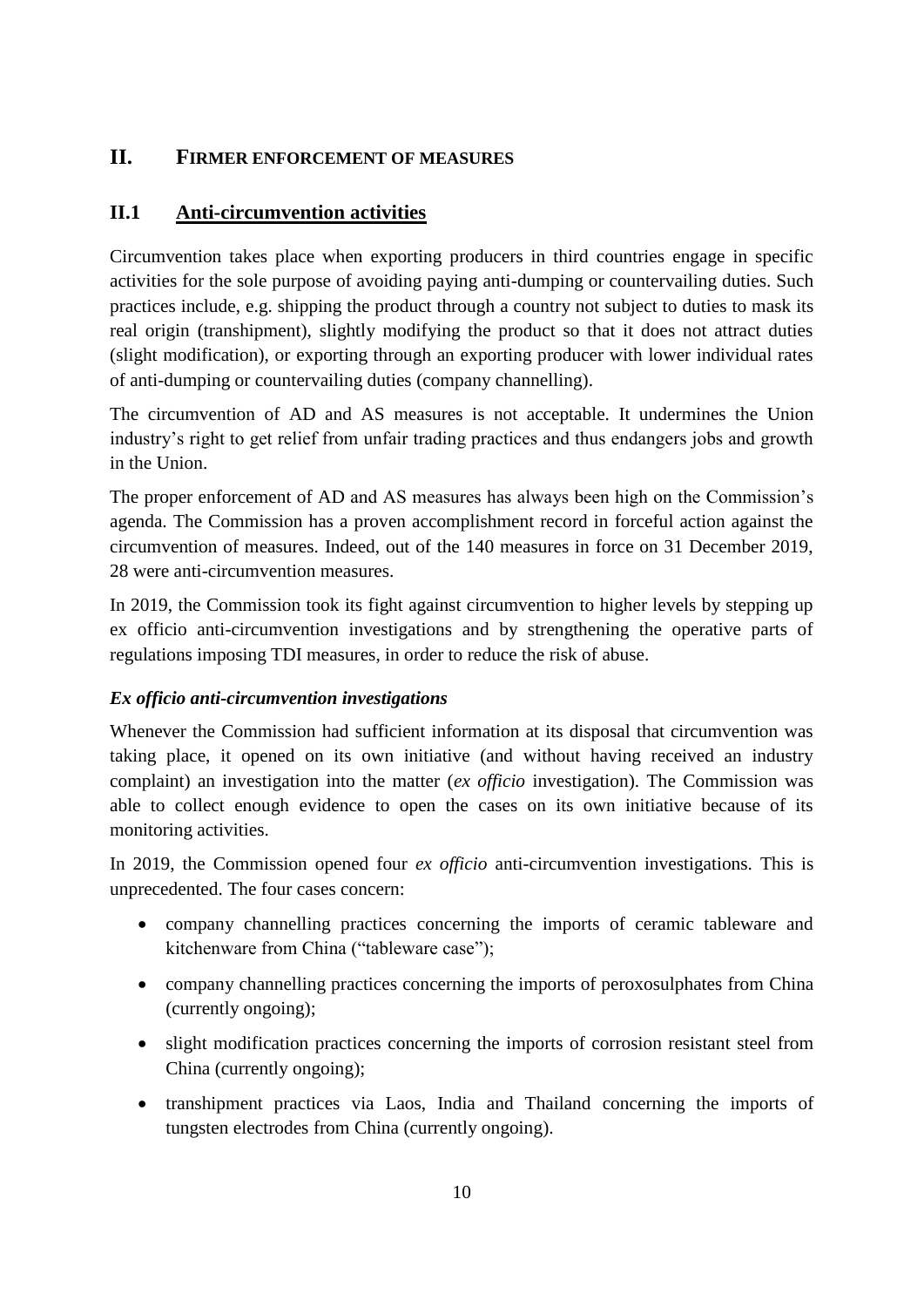These cases are important. First, two out of four, i.e. the steel case and the tableware case concern industry sectors with important employment in Europe. By way of illustration, the tableware sector provides close to 27,000 direct jobs.

Second, the four cases show the broad range of circumvention activities and the determination employed by Chinese exporting producers. The tableware anti-circumvention investigation was the Commission's largest anti-circumvention proceeding to date in terms of resources: the Commission investigated 50 Chinese producers, and 20 Commission investigators carried out on-spot verifications at about 40 Chinese companies within the mandatory 9 months deadline. The Commission found that many exporters having a lower duty rate (mainly 17.9%) exported under their own name merchandise from producers having a higher duty rate (36.1%), thus deliberately wrongly benefitting from a lower duty.

As a result, in many instances, customs authorities could not collect the right amount of antidumping duty on tableware imports. The Commission's investigation identified more than 30 Chinese exporters that engaged in this type of unlawful behaviour. As these companies misused their individual and advantageous duty rate, the Commission made them subject to the higher duty rate applicable (36.1%).

#### *Better regulation*

The findings of the tableware investigation demonstrated the risk of channelling of exports under the wrong identity. In order to reduce this risk, the Commission has developed higher monitoring and enforcement standards.

For instance, the Commission has strengthened the conditions for the application of the individual and advantageous duty rate. Importers that want to benefit from individual duty rates must submit a series of additional documents.

Moreover, in future implementing regulations imposing measures, the Commission will reiterate that the Member States' customs authorities have to make the necessary checks beyond the simple examination of these documents.

#### *OLAF*

With regard to the implementation of measures, the Commission works in close cooperation with the European Anti-Fraud Office (OLAF), with the aim of preventing and detecting fraud. More details can be found in the annexed SWD.

#### **II.2 Application of TDI to deliveries into the EU continental shelf/EEZ**

Before the full implementation of TDI modernisation,<sup>15</sup> there was a significant gap in the territorial application of AD and AS duties. These duties had the same territorial scope as customs duties, i.e. they could only be applied in relation to the customs territory of the EU.

 $15$ OJ L 143, 7.6.2018, p.1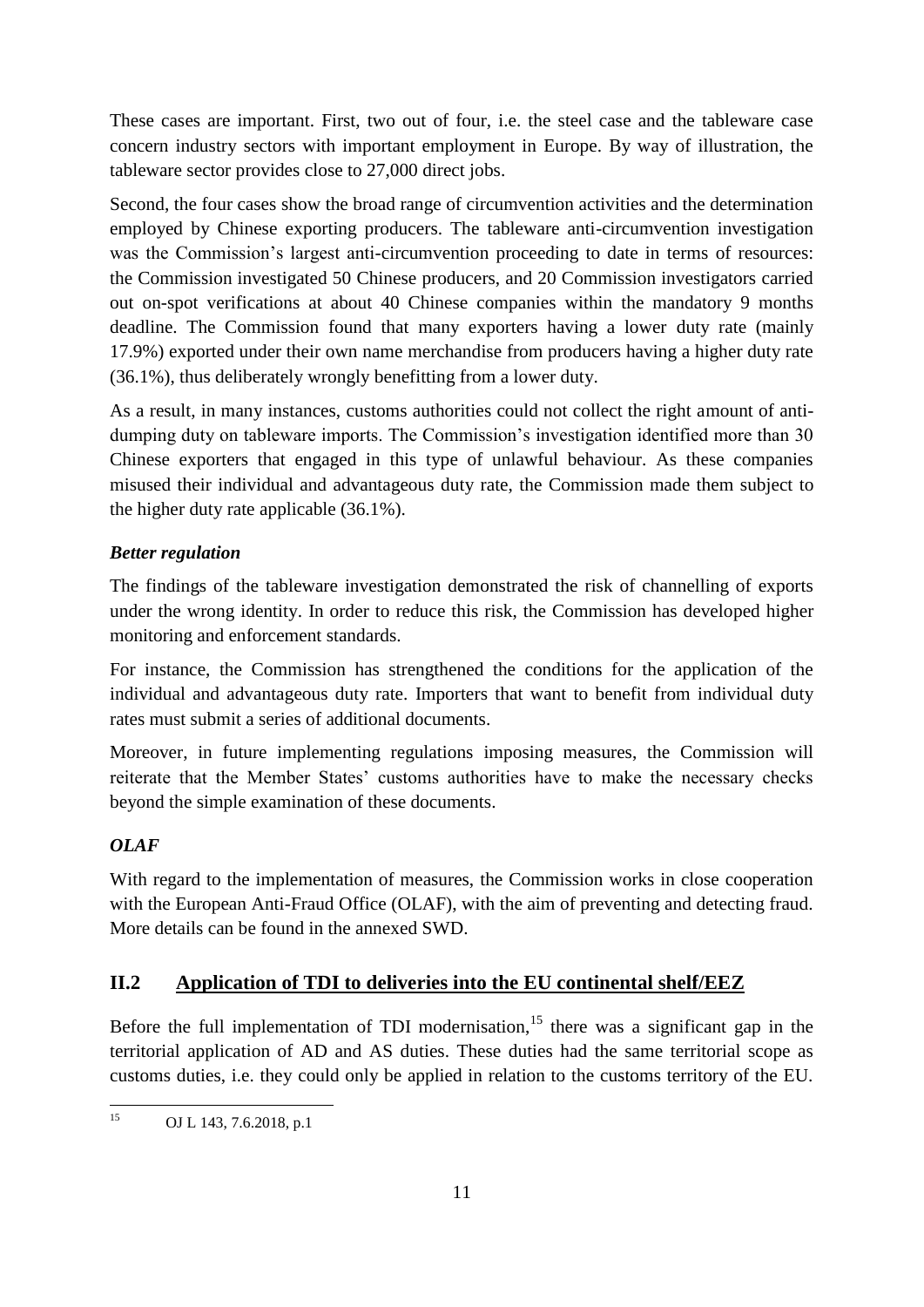However, the latter does comprise neither the continental shelf nor the exclusive economic zone (EEZ) of Member States. Yet, the economic activity in the continental shelf/EZZ includes the use of merchandise that is typically subject to TDI measures, notably pipes and tubes, as well as products used in wind power generation.

In order to close this important gap in the enforcement of its TDI rules, the EU followed a two-step approach. First, in the context of the modernisation of TDI, the co-legislators decided that AD and AS measures could in principle also apply for deliveries into the EU continental shelf/EEZ. Second, as customs law only applies to the customs territory, the Commission created an ad-hoc legislative customs tool that ensured that the EU's customs legislation could apply *mutatis mutandis* for the collection of AD and AS duties for deliveries into the continental shelf/EEZ. The legislative process was completed on 3 July  $2019^{16}$  and the Customs Tool became operational and fully applicable as of 4 November 2019.<sup>17</sup> The new tool also provides for the possibility to register imports into the continental shelf/EEZ. This allows obtaining the necessary statistical data. It also enables the Commission to apply trade defence measures with retroactive effect, if necessary.

<sup>16</sup>  $^{16}$  OJ L 179, 3.7.2019, p.12

OJ C 366, 30.10.2019, p.61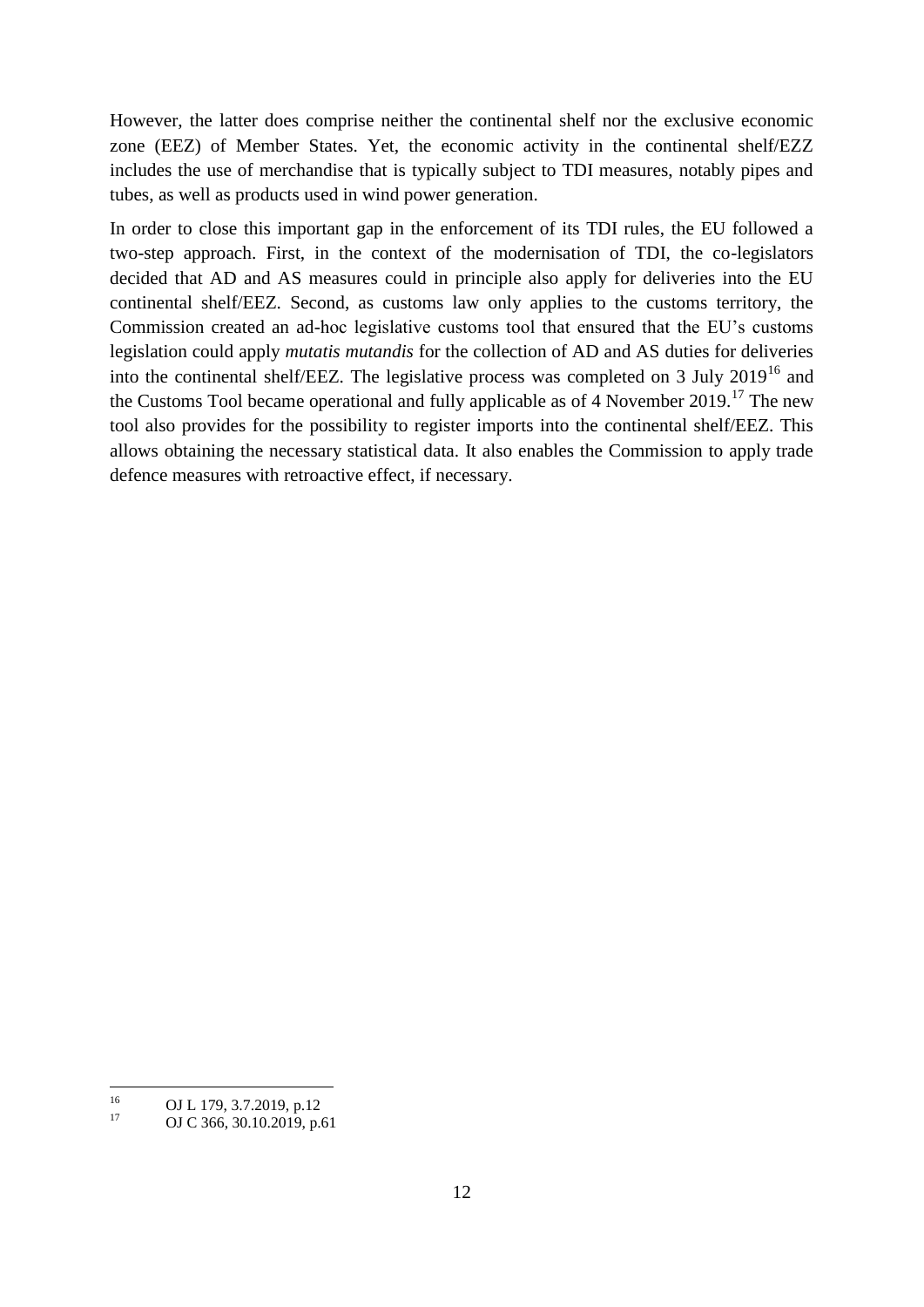#### **III. EFFECTIVENESS OF APPLICATION OF RECENT MEASURES**

The very purpose of the application of TDI is to restore fair conditions of trade between imports and goods produced in the EU. If a third country exports artificially low priced products (as a result of dumping or subsidisation), this will often cause injury to EU companies, and a distortion of trade flows from other origins (i.e. fair imports from third countries which are not dumped or subsidised). The purpose of EU TDI measures is to remedy the injurious effect caused by the unfairly traded imports. The remedy consists usually in adding an anti-dumping or a countervailing duty to the import price. As a result, such imports normally decrease, as they are no longer competitive - not benefitting on the EU market from dumping and/or subsidisation.

#### **III.1 Injurious imports decrease**

Once an investigation begins, the first action that the Commission can take is to register imports, with a view to collecting duties retroactively at the time of the imposition of definitive measures. In many cases, such registration has already a certain remedial effect – importers anticipate the risk of having to pay, in the near future, the duties that could result from the conclusions of the investigation.

However, it is after the very imposition of measures, that dumped or subsidised imports decrease the most. The ratio by which imports decrease following the imposition of measures can constitute a good indicator of the efficiency of such measures. It shows the extent to which the unfairly priced imports are removed from the EU market. The evolution of this ratio allows, in many cases, to draw conclusions on whether EU measures are effective and properly enforced. Indeed, a small reduction of imports following the imposition of AD or AS duties can signal attempts to absorb or circumvent the latter. As mentioned earlier, the proper enforcement of measures is paramount to their efficiency.

The table below shows the effect of EU measures adopted in years 2017-2018 on the import flows of the products concerned:<sup>18</sup>

| Product under measure (country of origin) | % of imports<br>decrease |
|-------------------------------------------|--------------------------|
| Cast iron articles from China             | -57%                     |
| Corrosion resistant steels from China     | $-100\%$                 |
| Electric bicycles from China              | -83%                     |

 $18$ <sup>18</sup> Comparison between imports before (i.e. in the Investigation Period (IP)) and after measures (in the period of October 2018 - September 2019, for which the most recent complete data was available at the time of finalisation of this Report)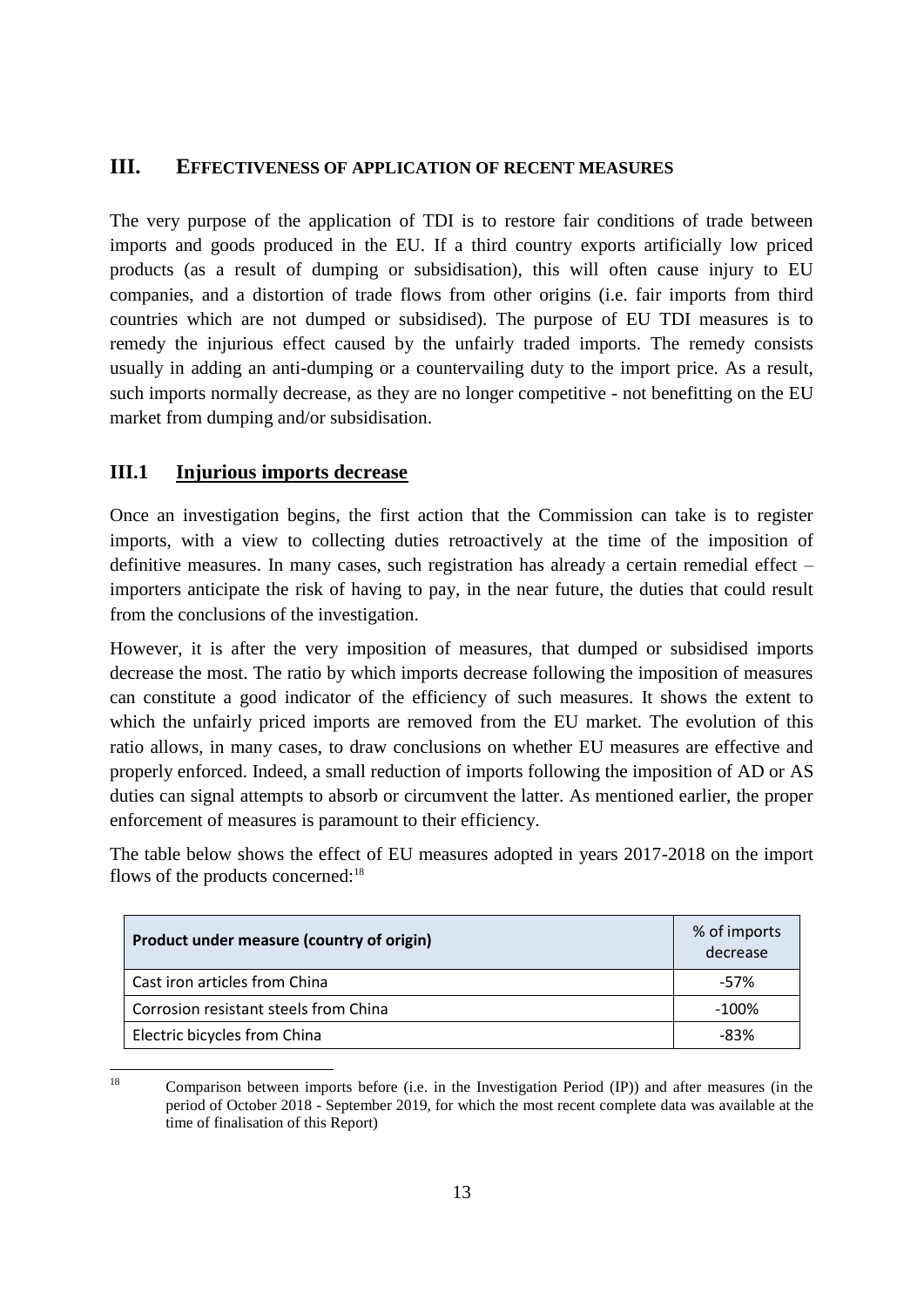| Heavy plates from China                                                   | -99%   |
|---------------------------------------------------------------------------|--------|
| Hot rolled flat products from Brazil, China, Iran, Russia and Ukraine     | $-71%$ |
| New and retreaded tyres for buses or lorries from China                   | $-74%$ |
| <b>Rebars from Belarus</b>                                                | -86%   |
| Seamless pipes of iron or steel from China                                | -98%   |
| Stainless steel tube and pipe butt-welding fittings from China and Taiwan | $-81%$ |
| Thermal paper from the Rep. of Korea (Korea)                              | -90%   |
| <b>Average decrease</b>                                                   | $-80%$ |

Source: Own calculations based on Comext statistics (in kg), except for *Electric bicycles* and *Tyres*, for which Member States' customs data on units imported was used

As shown in the table above, in the case of *cast iron articles*, imports have decreased by 57% following the imposition of measures in February 2019. This is below the average ratio of decrease seen in recent cases. With respect to that product, the Commission initiated an antiabsorption investigation on 18 December 2019. The initiation was based on evidence showing that, after the original investigation period, and following the imposition of the provisional anti-dumping duties, Chinese export prices of the product had decreased. That decrease could have reduced the remedial effects of the measures in force. The evidence made available to the Commission indicated that the drop in export prices could not be explained by a decrease of the price of the major raw material or a change in product mix. Evidence also showed that imports of cast iron articles continued to enter the Union in significant volumes, as also corroborated by the above figures on imports. The results of this anti-absorption investigation will be available in 2020.

#### **III.2 More diversified sources of supply**

A well-functioning EU economy not only depends on exports but also on imports. In that respect, EU TDI measures only affect those imports, which are unfair and injurious. The effect of TDI measures is that such unfair and injurious imports are normally replaced by either EU production or imports from other countries, for which there is no evidence of unfair pricing (and which therefore are not subject to any measures). Thus, AD and AS duties **restore the level playing field both for the EU producing industry and other third country suppliers**, allowing EU users to continue enjoying diversified sources of supply. The table below shows how the share of EU-produced goods and non-injurious imports in the EU total consumption changed after the imposition of measures:<sup>19</sup>

 $19$ 

Data based on recent expiry reviews. All cases selected represent measures that were subject to a first expiry review which was concluded in 2019 with a prolongation.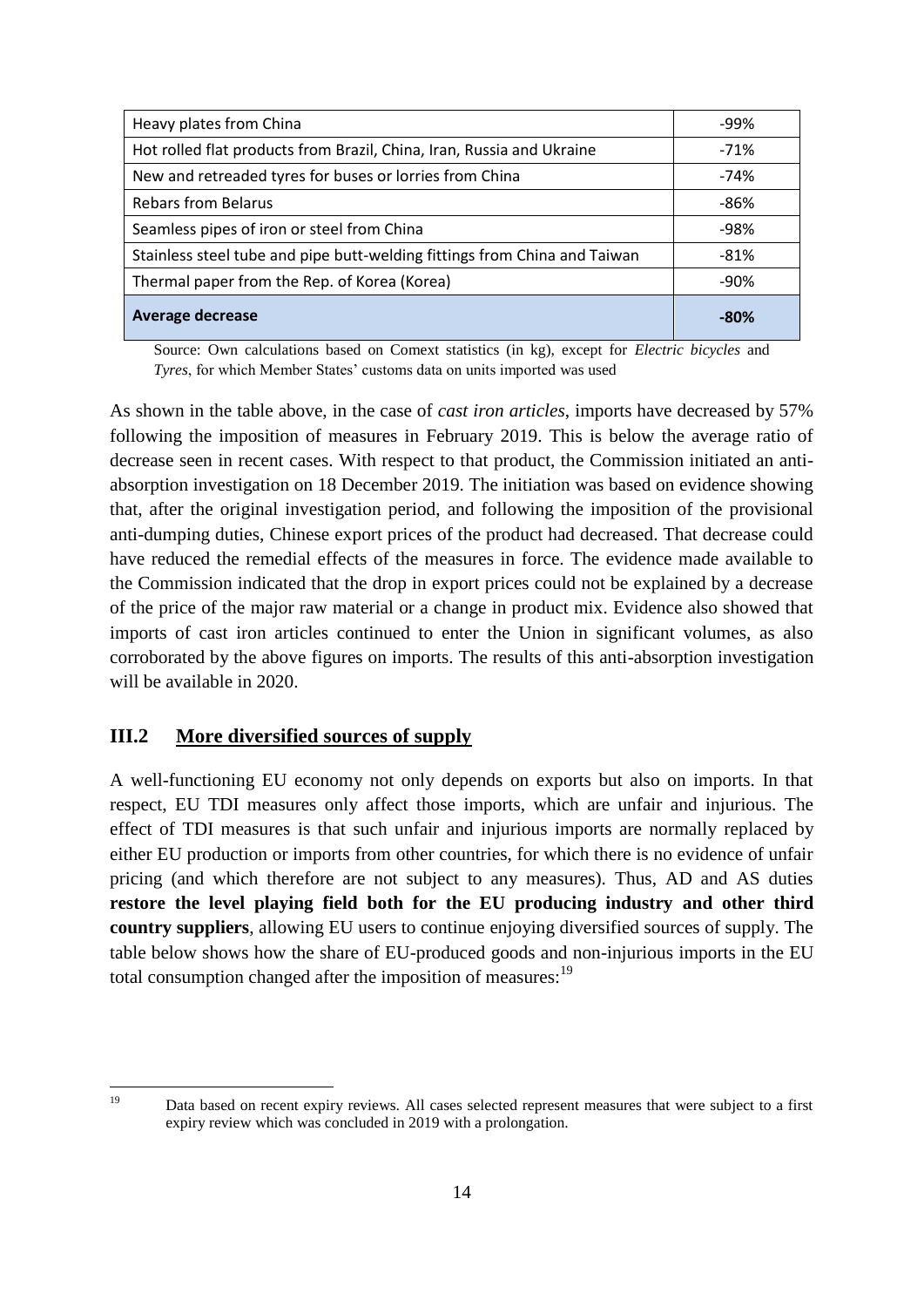|                                                                                       | <b>Before</b><br>measures <sup>20</sup> | After<br>measures <sup>21</sup> |  |
|---------------------------------------------------------------------------------------|-----------------------------------------|---------------------------------|--|
| EU market share of EU-produced goods:                                                 |                                         |                                 |  |
| Aluminium radiators from China                                                        | 76%                                     | 95%                             |  |
| Tube and pipe fittings from Korea, Malaysia, Russia and Turkey <sup>22</sup>          | 72%                                     | 59%                             |  |
| Organic coated steel products from China                                              | 76%                                     | 85%                             |  |
| Aluminium foil in small rolls from China                                              | 85%                                     | 92%                             |  |
| Ceramic tableware and kitchenware from China                                          | 21%                                     | 31%                             |  |
| Threaded tube or pipe cast fittings of malleable cast iron from<br>China and Thailand | 39%                                     | 63%                             |  |
| EU market share of unfair injurious imports: <sup>23</sup>                            |                                         |                                 |  |
| Aluminium radiators from China                                                        | 24%                                     | 3%                              |  |
| Tube and pipe fittings from Korea, Malaysia, Russia and Turkey                        | 22%                                     | 21%                             |  |
| Organic coated steel products from China                                              | 14%                                     | 0%                              |  |
| Aluminium foil in small rolls from China                                              | 13%                                     | 2%                              |  |
| Ceramic tableware and kitchenware from China <sup>24</sup>                            | 67%                                     | 56%                             |  |
| Threaded tube or pipe cast fittings of malleable cast iron from<br>China and Thailand | 52%                                     | 26%                             |  |
| EU market share of fair imports: <sup>25</sup>                                        |                                         |                                 |  |
| Aluminium radiators from China                                                        | 0%                                      | 2%                              |  |
| Tube and pipe fittings from Korea, Malaysia, Russia and Turkey                        | 6%                                      | 20%                             |  |
| Organic coated steel products from China                                              | 10%                                     | 15%                             |  |
| Aluminium foil in small rolls from China                                              | 1%                                      | 6%                              |  |
| Ceramic tableware and kitchenware from China                                          | 12%                                     | 13%                             |  |
| Threaded tube or pipe cast fittings of malleable cast iron from<br>China and Thailand | 8%                                      | 10%                             |  |

Source: EU regulations

#### **III.3 EU jobs protected by trade defence measures**

As mentioned above, dumped or subsidised imports cause or threaten to cause injury to EU companies, putting at risk the viability of EU businesses, and hence also of EU jobs. Trade defence measures, by restoring non-injurious conditions of trade, contribute to protecting jobs

<sup>20</sup> <sup>20</sup> Data relative to the IP of the original investigation.<br>
Deta relative to the Deview ID in the latest evolves in

<sup>&</sup>lt;sup>21</sup> Data relative to the Review IP in the latest expiry review.<br>While measures on this product are in place since  $2002_{\text{cm}}$ 

While measures on this product are in place since 2002, measures on Russia were now reviewed for the first time (and prolonged).

 $\frac{23}{24}$  Imports subject to EU measures.

<sup>24</sup> With regard to *Ceramic tableware and kitchenware*, the figures do not take yet into account the effect of the recent anti-circumvention measures (see Section II.I).

<sup>&</sup>lt;sup>25</sup> Imports from all third countries not subject to EU measures.